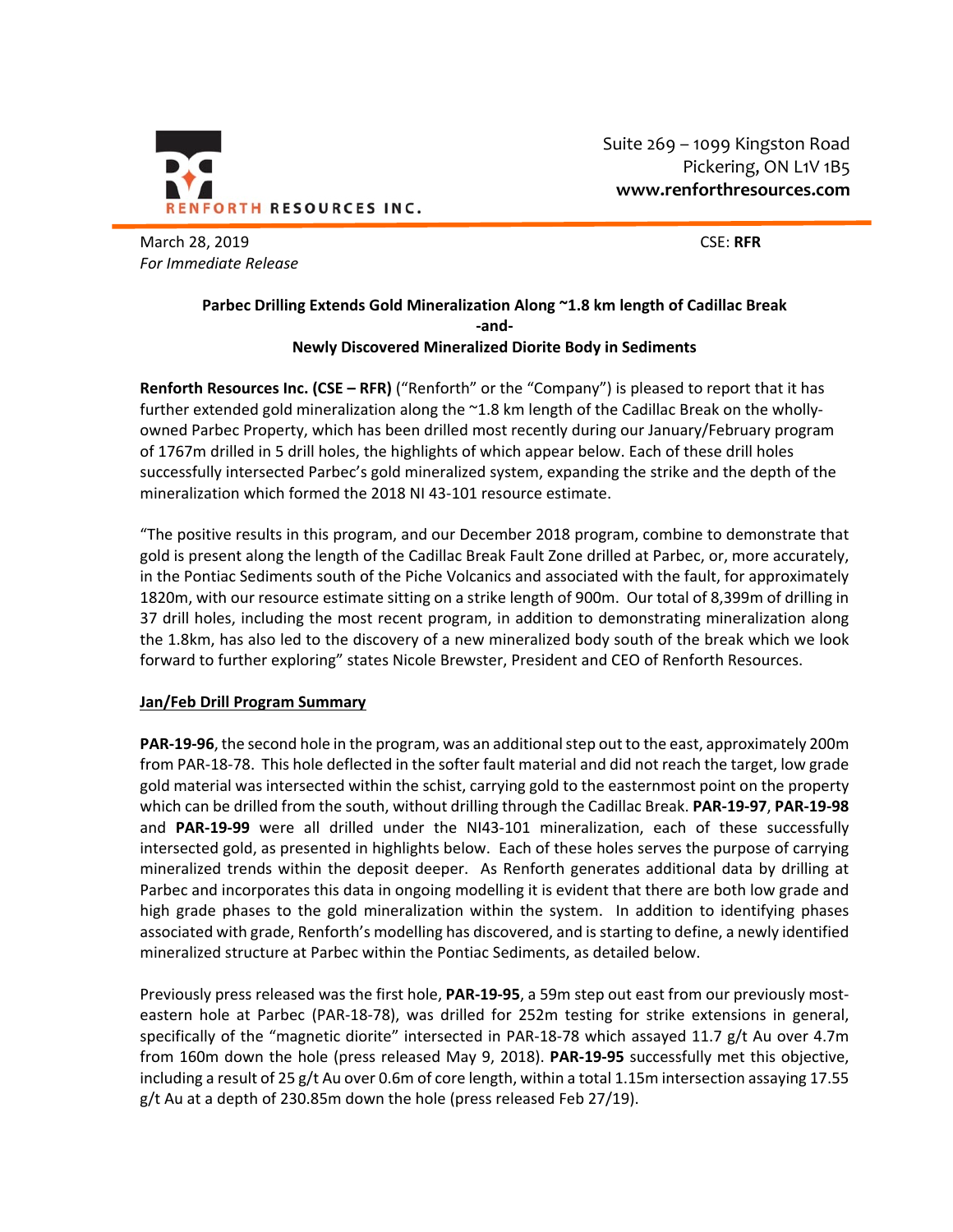| Jan/Feb Assay Highlights |             |           |             |        |
|--------------------------|-------------|-----------|-------------|--------|
|                          |             |           | length      |        |
|                          | <b>FROM</b> | <b>TO</b> | (m)         | Au g/t |
| <b>PAR-19-95</b>         | 62.50       | 64.00     | 1.50        | 1.96   |
| <b>PAR-19-95</b>         | 119         | 120.5     | 1.5         | 1.41   |
| PAR-19-95                | 197.85      | 201.2     | 3.35        | 2.98   |
| PAR-19-95                | 230.85      | 232       | 1.15        | 17.55  |
| PAR-19-96                | 246.5       | 248       | 1.5         | 0.31   |
| PAR-19-96                | 252.5       | 254       | 1.5         | 0.38   |
| PAR-19-97                | 63.8        | 66.8      | 3           | 1.52   |
| PAR-19-97                | 103.5       | 106.5     | 3           | 0.5    |
| PAR-19-97                | 136.2       | 141       | 4.8         | 0.68   |
| <b>INCL</b>              | 136.2       | 138.6     | 2.4         | 0.94   |
| PAR-19-97                | 159         | 161.1     | 2.1         | 3.72   |
| <b>INCL</b>              | 159         | 161.1     | 1.1         | 6.74   |
| PAR-19-97                | 358         | 366       | 8           | 0.28   |
| <b>INCL</b>              | 358         | 361.5     | 3.5         | 0.45   |
| <b>INCL</b>              | 358         | 359       | $\mathbf 1$ | 0.83   |
| <b>PAR-19-98</b>         | 14.6        | 16.3      | 1.7         | 1.52   |
| PAR-19-98                | 146         | 147.5     | 1.5         | 1.01   |
| <b>PAR-19-98</b>         | 150.5       | 153.5     | 3           | 0.51   |
| PAR-19-98                | 156.3       | 159.4     | 3.1         | 1.31   |
| <b>INCL</b>              | 156.3       | 157.2     | 0.9         | 2.39   |
| <b>PAR-19-98</b>         | 316.5       | 319.65    | 3.15        | 0.57   |
| <b>INCL</b>              | 316.5       | 317.5     | 1           | 1.1    |
| <b>INCL</b>              | 316.5       | 318.7     | 2.2         | 0.71   |
| PAR-19-98                | 362.5       | 364       | 1.5         | 0.41   |
| PAR-19-98                | 372         | 374.5     | 2.5         | 0.324  |
| PAR-19-99                | 110         | 111       | 1           | 0.57   |
| PAR-19-99                | 265.95      | 267.4     | 1.45        | 1.72   |
| PAR-19-99                | 277.5       | 267.4     | 2.7         | 2.74   |
| PAR-19-99                | 286.5       | 288       | 1.5         | 0.44   |

#### **Parbec Geological Model and Discovery**

In December 2018 and Jan/Feb 2019 Renforth has drilled a total of 12 holes in 2,825m at Parbec since the release of the updated 43‐101 Resource Estimate in September 2018. Each of these holes intersected gold and extended the length (strike) of the mineralization on the property, as well as the depth (dip) of the mineralization. With this new information Renforth has updated its' 3d model for Parbec, as well as the sections and level plans used internally to model the results. As a result of this process Renforth's geological team, under the supervision of Brian H. Newton P.Geo, has discovered that Parbec hosts a second, previously unrecognized, mineralized diorite body running parallel to, and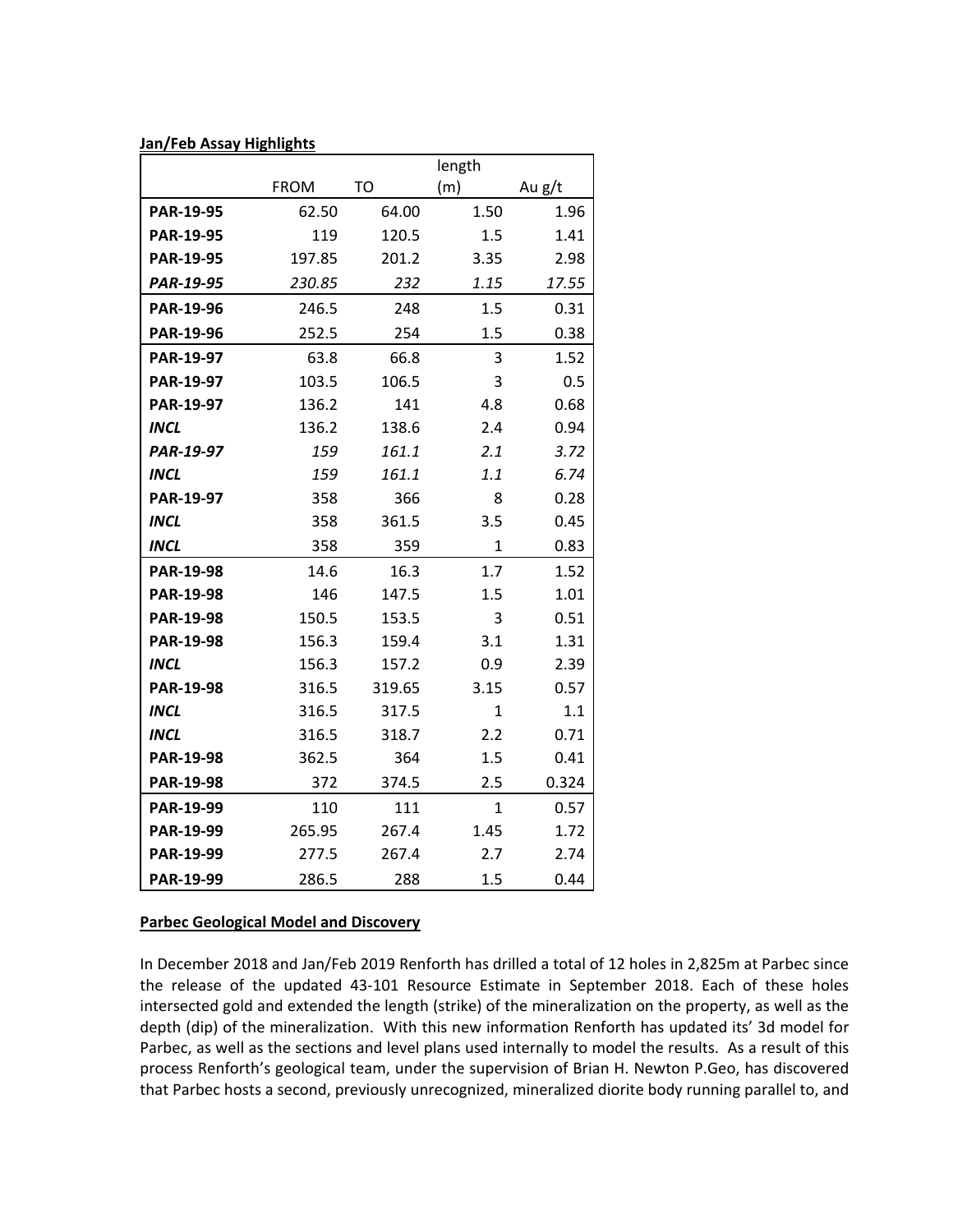south of, the Break zone, within the Pontiac Sediments. Presently the available data demonstrates that the diorite hosts low‐grade mineralization, the contact of the sediments with the diorite carry high grade mineralization within the sediments. Historical geophysics suggested the presence of this body, however, it took the combination of several deep holes previously drilled, Renforth's own drilling which included two holes drilled to the south contrasted against all the drilling to the north, and detailed geophysics flown by Eagle Geophysics, all compiled and evaluated together, to confirm the presence of this body.

Renforth's geological team has now commenced a detailed modelling of the geology at Parbec as it is evident that there are more areas of interest on the property than solely the Cadillac Break itself.



## **Drill Plan Dec 2018/Jan 2019**

Samples reported on in this press release were selected in the field, cut, bagged and tagged under the supervision of Francis Newton P.Geo and Mark Wellstead P.Geo and then personally transported to Bourlamaque Laboratories where they were fire assayed for gold. The lengths given in this press release refer to core lengths as measured in the core box.

Brian H. Newton P.Geo, a qualified person pursuant to the guidelines contained in National Instrument 43‐101, has approved the technical information found in this press release.

For further information please contact: Renforth Resources Inc.